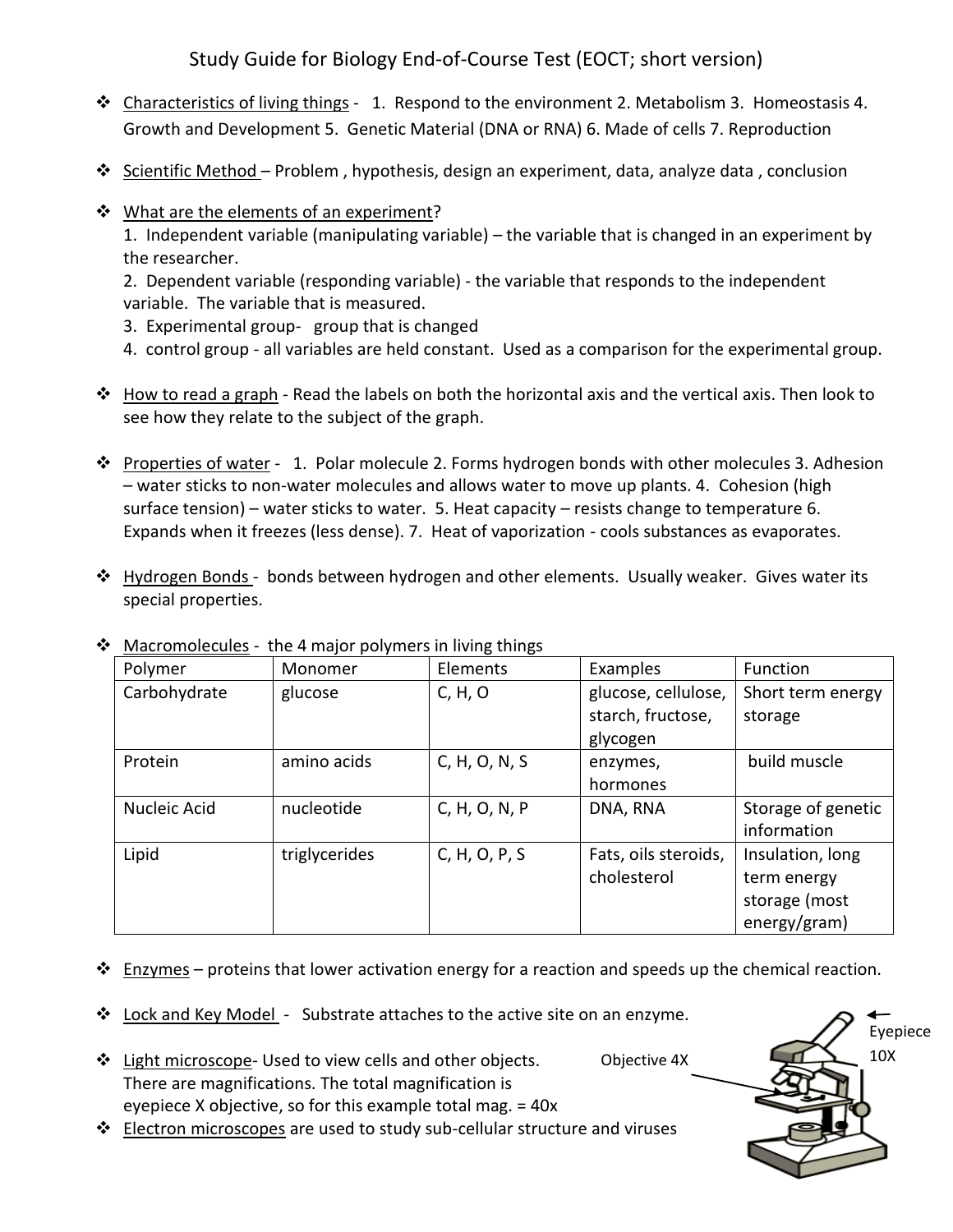- Prokaryotic Cells smaller than eukaryotic cells, do **not** contain a true nucleus or membranebound organelles and can have pili or flagella to help with movement. Ex. Bacteria
- ❖ Eukaryotic Cells contains a true nucleus and membrane- bound organelles. Ex. All kingdoms except the two bacterial kingdoms
- \* Endosymbiosis Theory One prokaryotic cell engulfed another prokaryotic cell and they began to work together. Evidence: both chloroplast and mitochondria have DNA , double membranes and make energy.

| Organelle                    | Function                               | Where found                    |  |
|------------------------------|----------------------------------------|--------------------------------|--|
| Cell membrane/Plasma         | Allows some things in or out           | prokaryotic and eukaryotic     |  |
| Membrane                     | (selectively permeable)                | cells (animal and plant)       |  |
| <b>Nucleus</b>               | controls cell activity and             | eukaryotic cells (animal and   |  |
|                              | contains DNA                           | plant)                         |  |
| Mitochondria                 | Produces in energy (ATP) for           | eukaryotic cells (animal and   |  |
|                              | the cell                               | plant)                         |  |
| Lysosomes                    | break down waste material in           | eukaryotic cells (animal only) |  |
|                              | the cell using enzymes                 |                                |  |
| Golgi apparatus (body)       | Packages/modifies proteins for         | eukaryotic cells (animal and   |  |
|                              | export                                 | plant)                         |  |
| Smooth endoplasmic reticulum | lipids are made                        | eukaryotic cells (animal and   |  |
| (no ribosomes on surface)    |                                        | plant)                         |  |
| Rough endoplasmic reticulum  | modifies and transports                | eukaryotic cells (animal and   |  |
| (ribosomes on surface)       | proteins within cell                   | plant)                         |  |
| Ribosomes                    | makes proteins<br>eukaryotic cells and |                                |  |
|                              |                                        | prokaryotic cells              |  |
| Vacuole                      | storage of materials                   | eukaryotic cells (animal and   |  |
|                              |                                        | plant)                         |  |
| Cell wall                    | provides support and                   | eukaryotic cells (plant only)  |  |
|                              | protection                             |                                |  |
| Chloroplast                  | site of photosynthesis                 | eukaryotic cells (plant only)  |  |
| Vesicle                      | Membrane bound sacs                    | Pinch off of Golgi and ER      |  |

❖ Structures of cells –

Structure of cell membrane - Selectively permeable phosphorous bi-lipid membrane with protein channels (allows some things in and out)

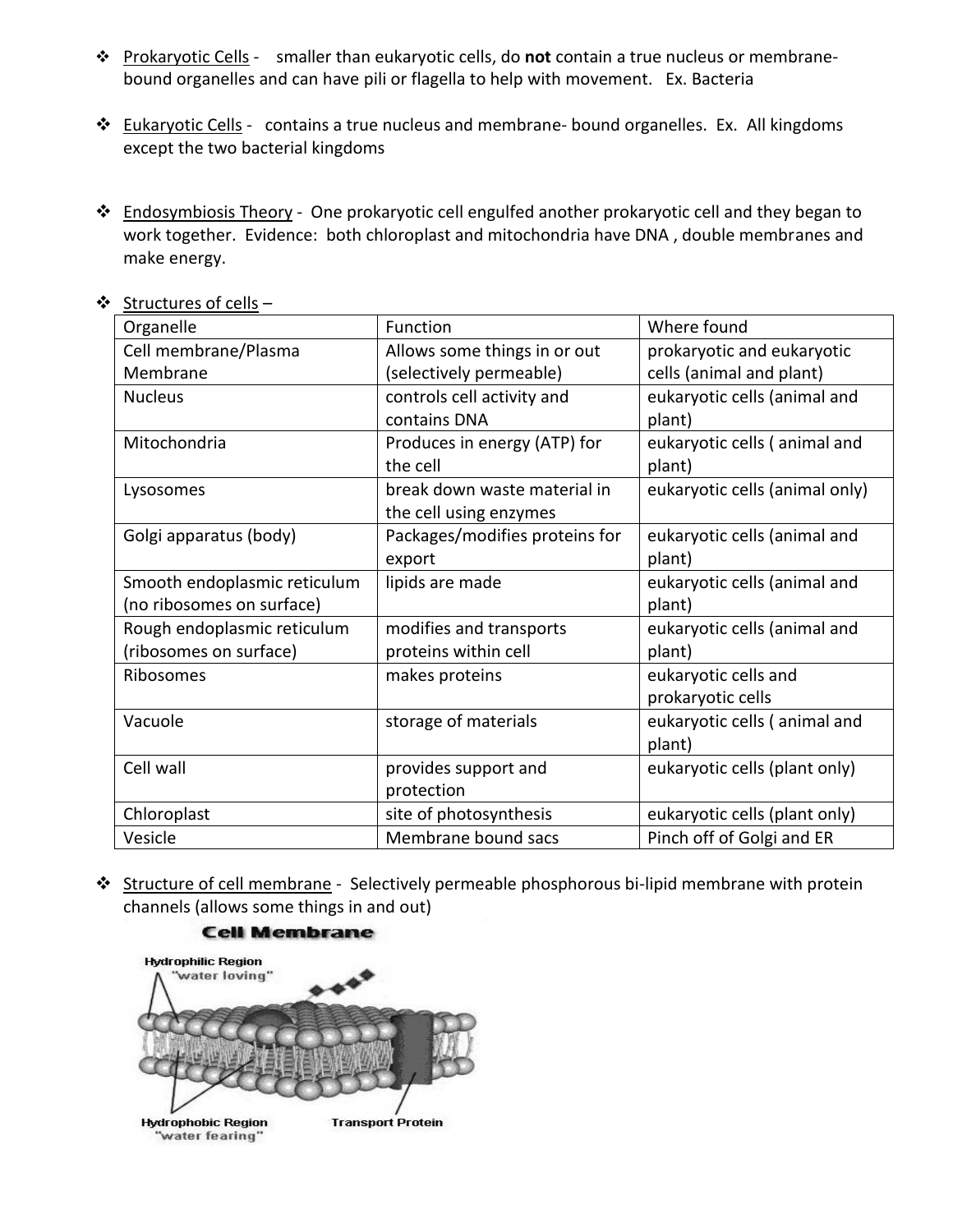- $\div$  Diffusion movement of substances from an area of high concentration to an area of low concentration.
- $\cdot \cdot$  Types of diffusion 1. Facilitated diffusion requires the help of transport proteins. 2. Osmosis - the diffusion of water, which moves to dilute. 3. Active Transport requires ATP energy and move low to high (endocytosis, exocytosis)

## Types of osmotic solutions -

 A simple rule to remember: Salt Sucks - Salt is a solute, when it is concentrated inside or outside the cell, it will draw the water in its direction. This is also why you get thirsty after eating something salty. Also remember water always moves to dilute. "Grow like a hippo in a hypo".

| If the fluid on the outside of the | Then the solution | Water moves          | <b>Effect on cell</b> |
|------------------------------------|-------------------|----------------------|-----------------------|
| cell has                           | is                |                      |                       |
| More solute                        | hypertonic        | out of cell          | shrinks               |
| Less solute                        | hypotonic         | into cell            | swells                |
| same amount of solute              | isotonic          | into and out of cell | stays the same        |
|                                    |                   | at equal rates       |                       |

- \* Active Transport requires energy (ATP) to move substances from an area of low concentration to high concentration. Example is the sodium (Na) potassium (K) ion pumps in humans (pg. 121)
- \* Types of active transport 1. Endocytosis material is taken into the cell. 2. Exocytosis material is removed from the cell.
- Cell Reproduction
- ❖ Cell cycle: Interphase: G1 cell grows, S- DNA replicates, G2- more growth and prepping for mitosis.

| <b>Characteristics</b>          | <b>Mitosis</b>                                                                    | <b>Meiosis</b>                  |  |
|---------------------------------|-----------------------------------------------------------------------------------|---------------------------------|--|
| <b>Number of daughter cells</b> | 4 haploid daughter cells (gametes)<br>2 diploid daughter cells (somatic<br>cells) |                                 |  |
| <b>Number of stages</b>         | 1 (PMAT)                                                                          | 2 (PMAT PMAT)                   |  |
| <b>Crossing over occurs</b>     | No.                                                                               | Yes                             |  |
| <b>Purpose</b>                  | cell growth, development and                                                      | Sexual reproduction= VARIATION= |  |
|                                 | repair.                                                                           | Mendel's Laws, random fert.,    |  |
|                                 | Asexual reproduction (unicellular<br>organisms)                                   | mutations and crossing over     |  |

## ❖ Crossing over



#### ❖ Cellular Energy

|                  | Photosynthesis               | <b>Cellular Respiration</b>   |  |
|------------------|------------------------------|-------------------------------|--|
| <b>Reactants</b> | Water, carbon dioxide, light | glucose and oxygen            |  |
|                  | energy                       |                               |  |
| <b>Products</b>  | glucose and oxygen           | water, carbon dioxide and ATP |  |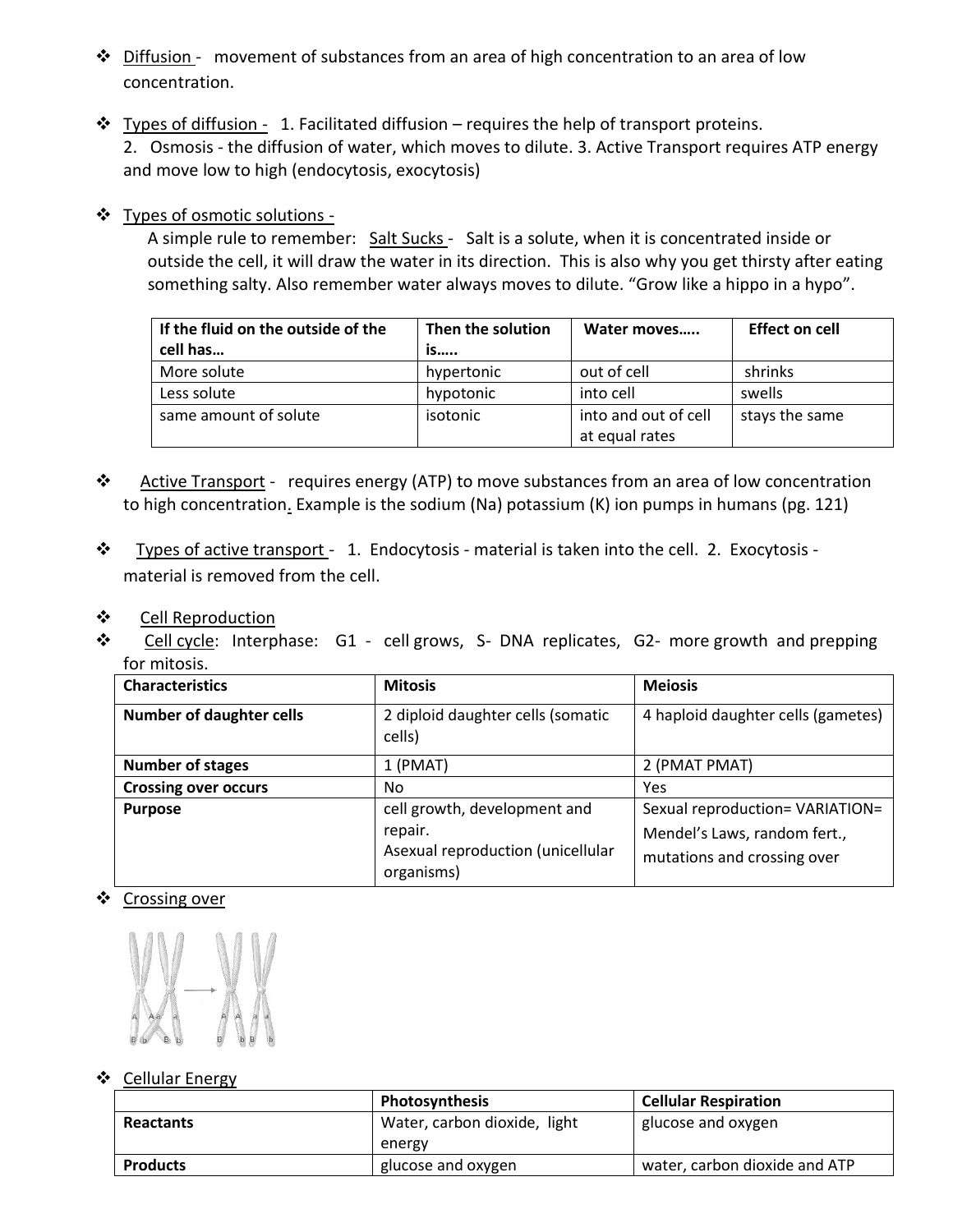|           |                            | (energy)             |
|-----------|----------------------------|----------------------|
| Occurs in | plants                     | <b>ALL</b> organisms |
|           | chloroplasts               | mitochondria         |
| Purpose   | produce glucose for energy | produce ATP          |

\* ATP - stores energy. Adenosine Triphosphate.

DNA /RNA

|                                                  | <b>DNA</b>                                                       | <b>RNA</b>             |  |
|--------------------------------------------------|------------------------------------------------------------------|------------------------|--|
| <b>Nucleotide</b><br>deoxyribose sugar, nitrogen |                                                                  | ribose sugar, nitrogen |  |
|                                                  | base(A,C,G,T), phosphate group<br>base(A,C,G,U), phosphate group |                        |  |
| <b>Structure</b>                                 | double helix                                                     | single strand          |  |
| <b>location</b>                                  | nucleus and cytoplasm<br>nucleus                                 |                        |  |
| Pairing of nitrogen bases                        | A-U C-G<br>A-T C-G                                               |                        |  |
| $\cdot$ $\cdot$ $\cdot$ $\cdot$ $\cdot$<br>.     |                                                                  |                        |  |

#### **Protein Synthesis (R-T-T)**

- ❖ Replication- DNA replicates and copies itself (Nucleus)
- Transcription- mRNA (messenger RNA) copies the code from DNA (Nucleus)



Translation- converts mRNA code into a polypeptide (protein) with tRNA at the ribosomes



- ❖ Gene segment of DNA that produces proteins
- \* Punnett Squares a diagram used to show the probable outcome of a genetic cross.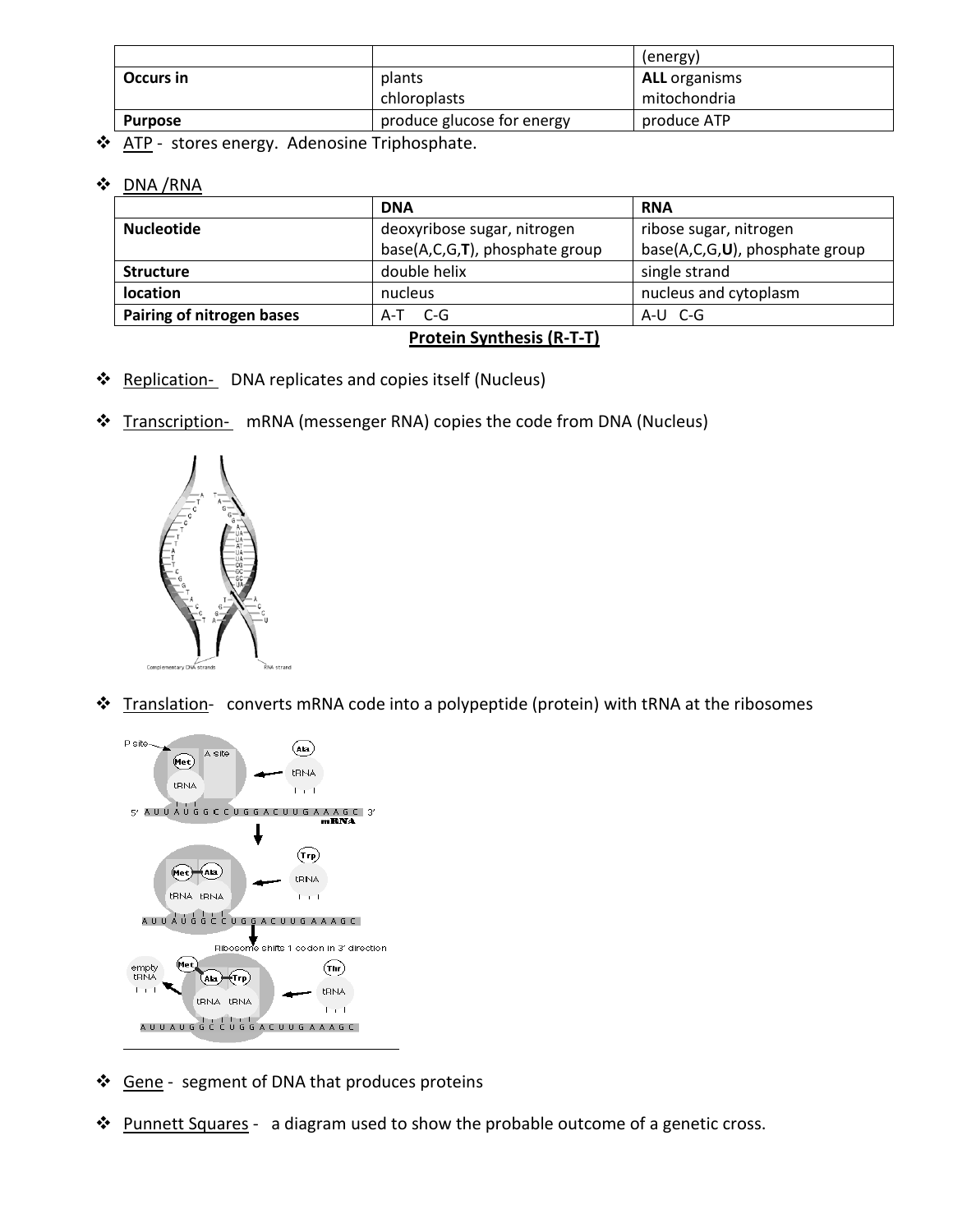

- ❖ Genotype genetic makeup; Ex, BB
- $\triangleleft$  Phenotype physical makeup; Ex, Brown hair
- **\*** Mendel's 3 laws Law of Segregation Only one allele from each parent is passed to offspring, Law of Independent Assortment - genes for different traits are inherited independent of each other, Law of Dominance - one allele is dominant over the other allele.

#### ❖ Patterns of inheritance-

1. Co-dominance – both traits are expressed. Ex. Chik –fill –a cows and AB blood type

2. Incomplete dominance - blending of traits. Ex. Red flowers and white flowers produce pink flowers.

3. Multiple alleles – trait is controlled by more than 2 alleles. Ex. Blood types A,B,O

4. Polygenic traits – trait is controlled by more than one gene which results in different combinations. Ex. Skin color and eye color

5. Sex linked traits - trait is located on the X or Y chromosome Ex. Color blindness

❖ Karyotype - profile of a person's chromosomes



 $\clubsuit$  How to read a karyotype- There should be 22 pairs of somatic chromosomes and one pair of sex chromosomes (#23) for a total of 46 chromosomes. If the number varies than there is a genetic disorder. Nondisjunction during meiosis leads to this chromosomal aberration. Down syndrome = 3 chromosomes at number 21 (trisomy 21)

 $\div$  Gene Therapy – an absent or faulty gene is replaced by a normal working gene using transgenic technology

- ❖ Mutations change in the DNA sequence
- $\cdot \cdot$  Types of Mutations
	- 1. Deletion nucleotide is deleted or lost (frameshift mutation)
	- 2. Insertion extra nucleotide is added to DNA (frameshift mutation)
	- 3. substitution one nucleotide substituted for another (point mutation)
	- 4. Nondisjunction chromosomes do not separate during meiosis= 1 extra or 1 missing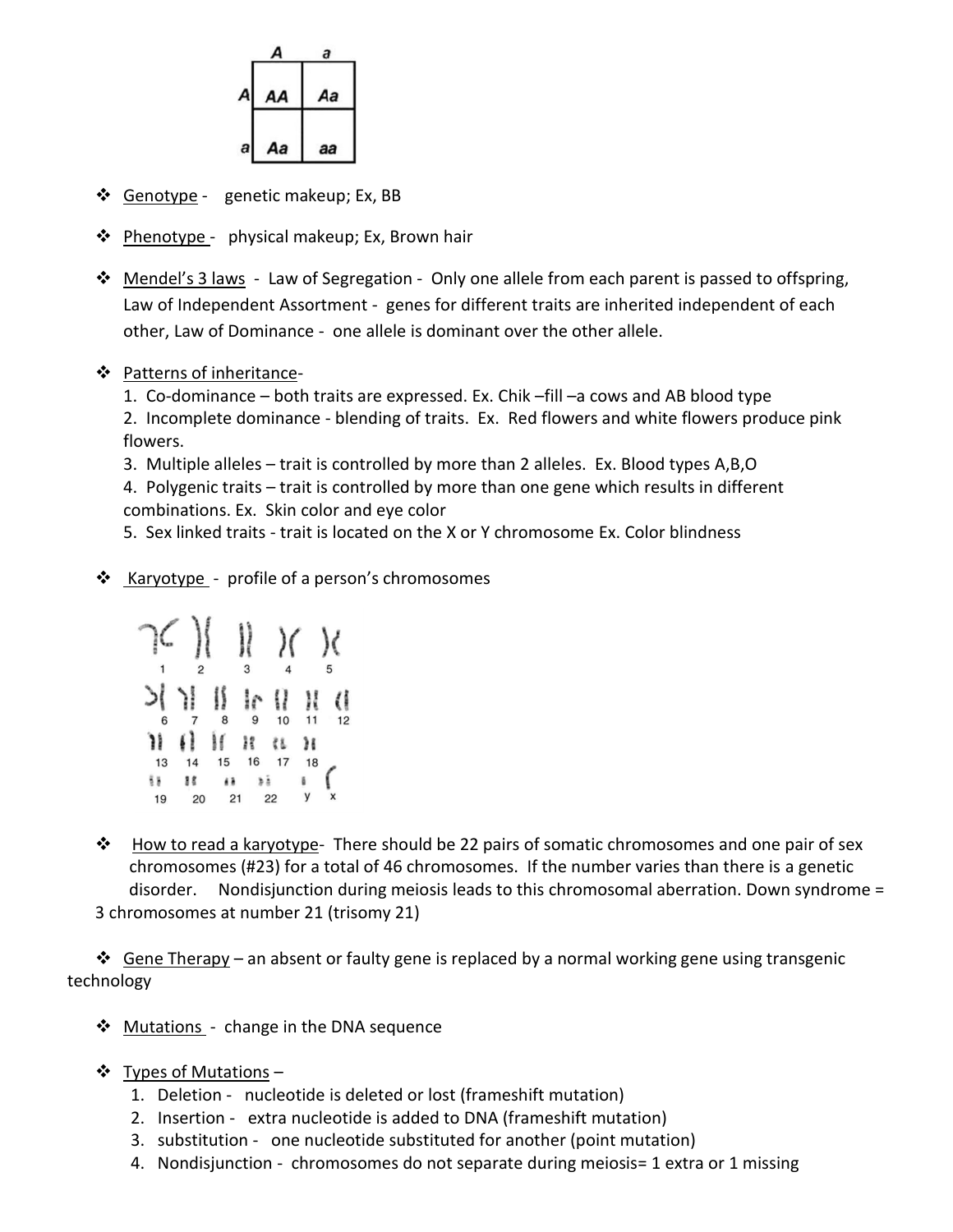- 5. Inversions, duplications and translocations are when sections of chromosomes are changed.
- ❖ Pedigree a chart that shows a family's inheritance for a given trait. Squares represent males and circles represent females. If the square/circle is shaded in the person has the trait. If the square/circle is half shaded in then they are a carrier for the trait.



Genetic Engineering -

Selective Breeding: Choosing organisms with the desired traits and breeding them together to produce offspring with the desired traits. GMOs!

Cloning: producing a genetically identical copy

Gel Electrophoresis: used to separate DNA fragments according to their size = DNA fingerprint

# **DNA Fingerprinting:**<br> **DNA** samples from:



- \* Recombinant DNA: genes from one organism are placed into another organism.
- **\*** Transgenic Organisms: An organism that contains genes that has been transferred from another organism.
- $\clubsuit$  Darwin: developed the theory of Natural Selection= VSR explains how evolution occurs
- $\cdot \cdot$  Lamarck: thought evolution was inheritance of acquired characters. Kangaroos grow and acquire large leg muscles and then pass those large muscles on to their offspring.

 $\cdot \cdot$  Natural selection - The mechanism in which favorable heritable traits are passed from one generation to another (VSR). This allows organisms with the favorable trait to survive and reproduce.

- Antibiotic resistance- natural selection of bacteria. Bacteria that survive antibiotic treatments and pass resistance to next generation.
- Evidence of evidence
	- 1. Fossil record shows how species have changed over time.
	- 2. Homologous structures same structure different function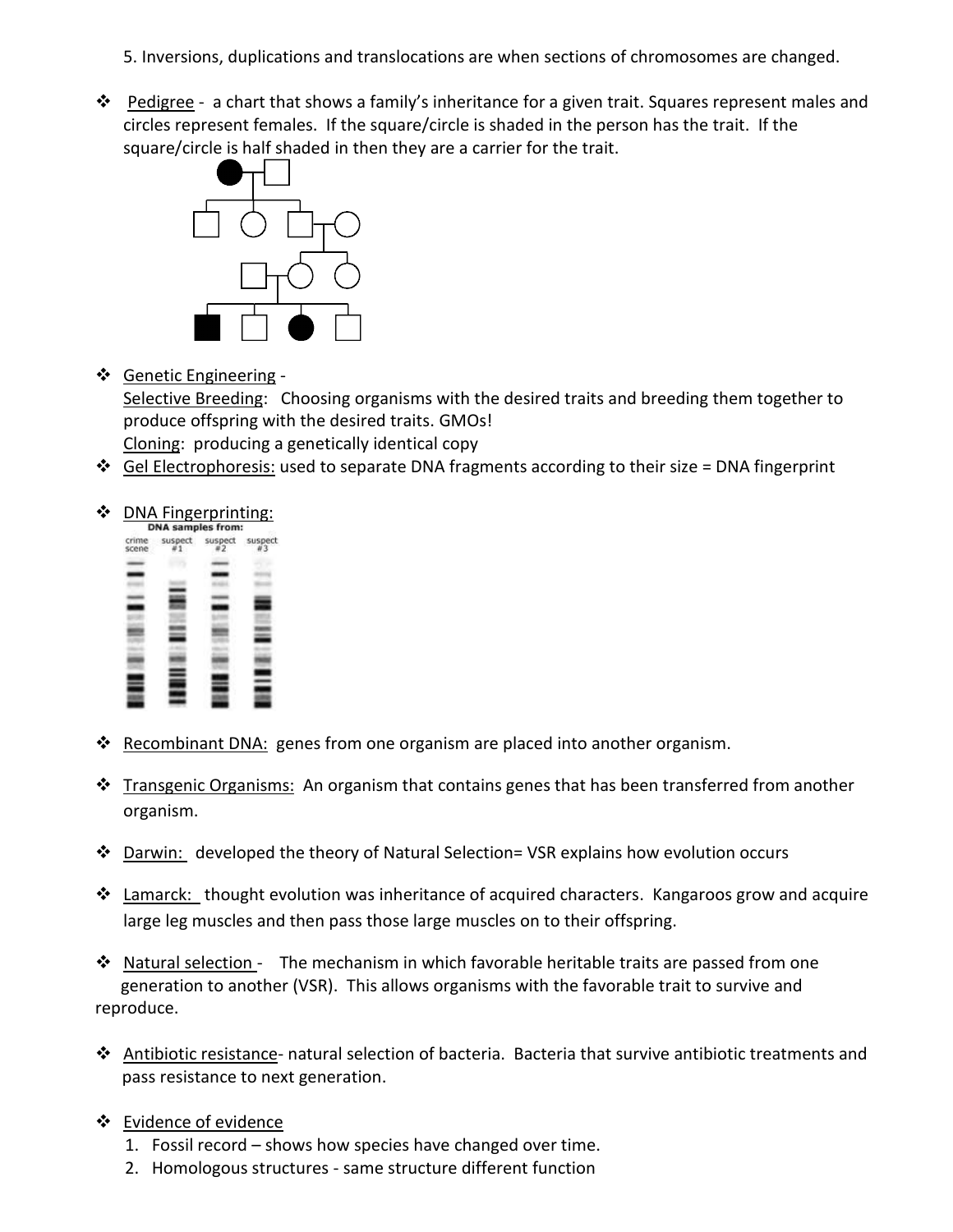- 3. Analogous structures different structure same function
- 4. Embryonic development vertebrate embryos look very similar
- 5. Vestigial structures structures that are useless for the function originally performed.
- 6. Biochemical & genetic analysis similarities between proteins and DNA and genes.
- Speciation formation of a new species
	- 1. Reproductive isolation when members of two populations cannot interbreed to produce fertile offspring.
	- 2. Geographic isolation two populations become isolated by geographical barriers.
- Convergent evolution: Distantly related organisms have evolved to resemble each other over time.  $\bullet$
- $\triangle$  Divergent evolution: (AKA adaptive radiation) Ancestral species evolve into lots of different species.
- $\clubsuit$  Coevolution: One organism evolves in response to change in another organism. We see this with most symbiotic relationships. Co-evolution = mutualism
- ❖ Gradualism: Idea that evolution occurs slowly and gradually over time
- Punctuated Equilibrium: Long stable periods of equilibrium interrupted by brief periods of rapid evolution.
- \* Rate of Evolution: The higher the biodiversity and variation, the faster the rate of evolution
- ❖ Types of selection:

Stabilizing - individuals in the center curve have the advantage Directional - individuals at one end of the curve have the advantage Disruptive- individuals at both ends of curve are favorable

 $\bullet$  Cladogram - a diagram depicting patterns of shared derived characteristics of various organisms



Remember that when you read the cladogram, that the characteristics are related to the organisms to the right of the characteristics. Ex. Organisms with fingers and toes are amphibians and land vertebrates

 **₺** Levels of classification- Domain, Kingdom, Phylum, Class, Order, Family, Genus, Species  $(\text{broadcast}) \rightarrow$  (smallest)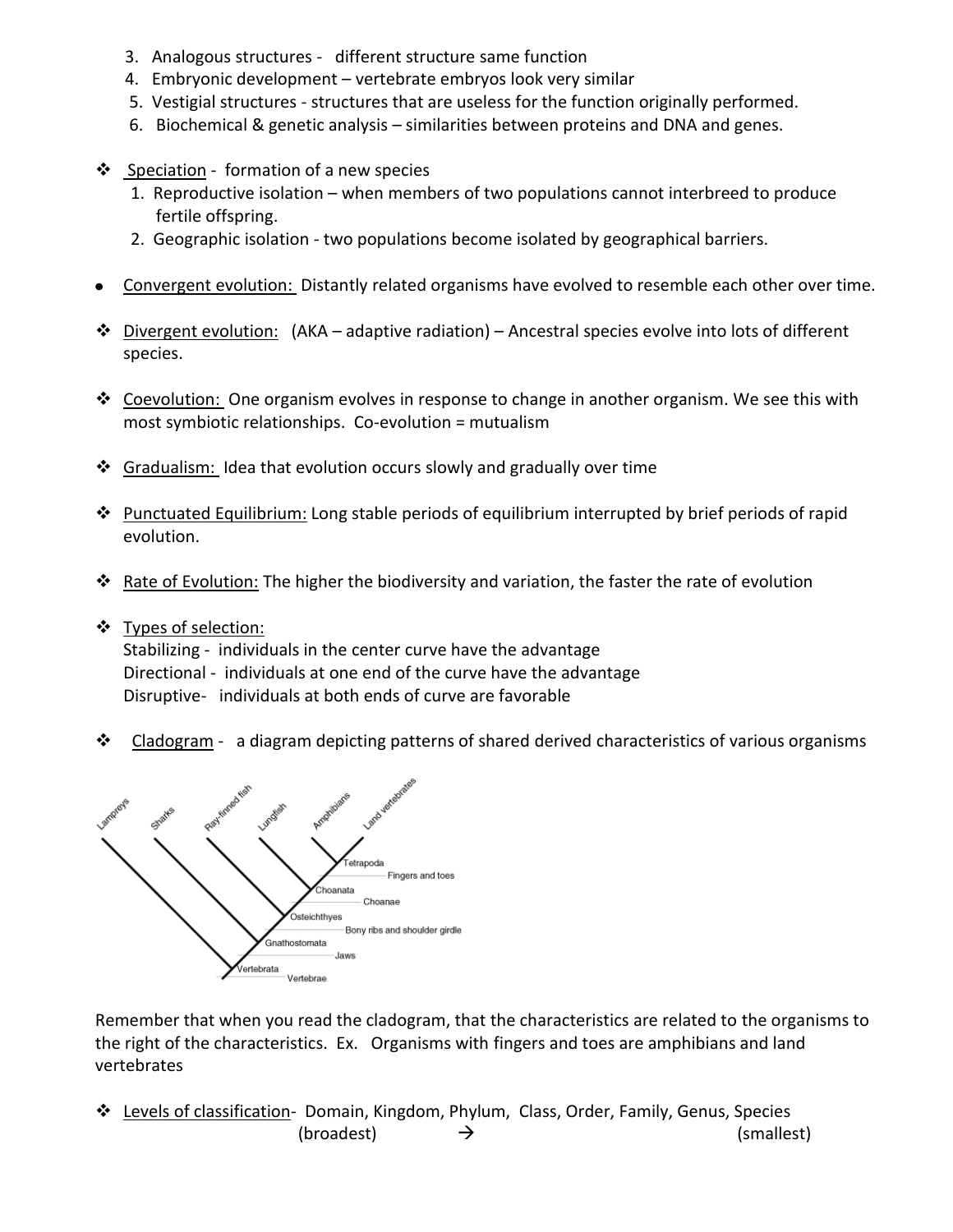## Domains -

- 1. Achaea ancient prokaryotes (archaebacteria)
- 2. Eubacteria more advanced prokaryotes; "true" bacteria
- 3. Eukarya eukaryotes

#### Kingdoms- **Use your SB3b Matrix**

- 1. Archaebacteria prokaryotes domain archae
- 2. Eubacteria prokaryotes domain eubacteria
- 3. Protista eukaryotes
- 4. Fungi eukaryotes; ALL Heterotrophic
- 5. Plants eukaryotes; ALL Autotrophic
- 6. Animals eukaryotes

\* Viruses - non-living but contain genetic material and protein layer. Cannot reproduce on their own and are NOT made of cells. Viruses are VERY SMALL = nanometers; (nm)



- $\triangleleft$  Ecological levels of organization
	- 1. Biosphere where life exists
	- 2. Biome a group of ecosystems that have the same climate and similar organisms
	- 3. Ecosystem all of the living things and nonliving parts of the environment.
	- 4. Community all the different species living together in a particular area.
	- 5. Population a group of individuals that belong to the same species in a particular area.
	- 6. Organism an individual living things.
- ❖ Food web a series of different food chains





\* Food chain - shows the flow of energy within an ecosystem. 10% of energy is passed onto each trophic, while 90% is lost as heat energy that is used for life processes.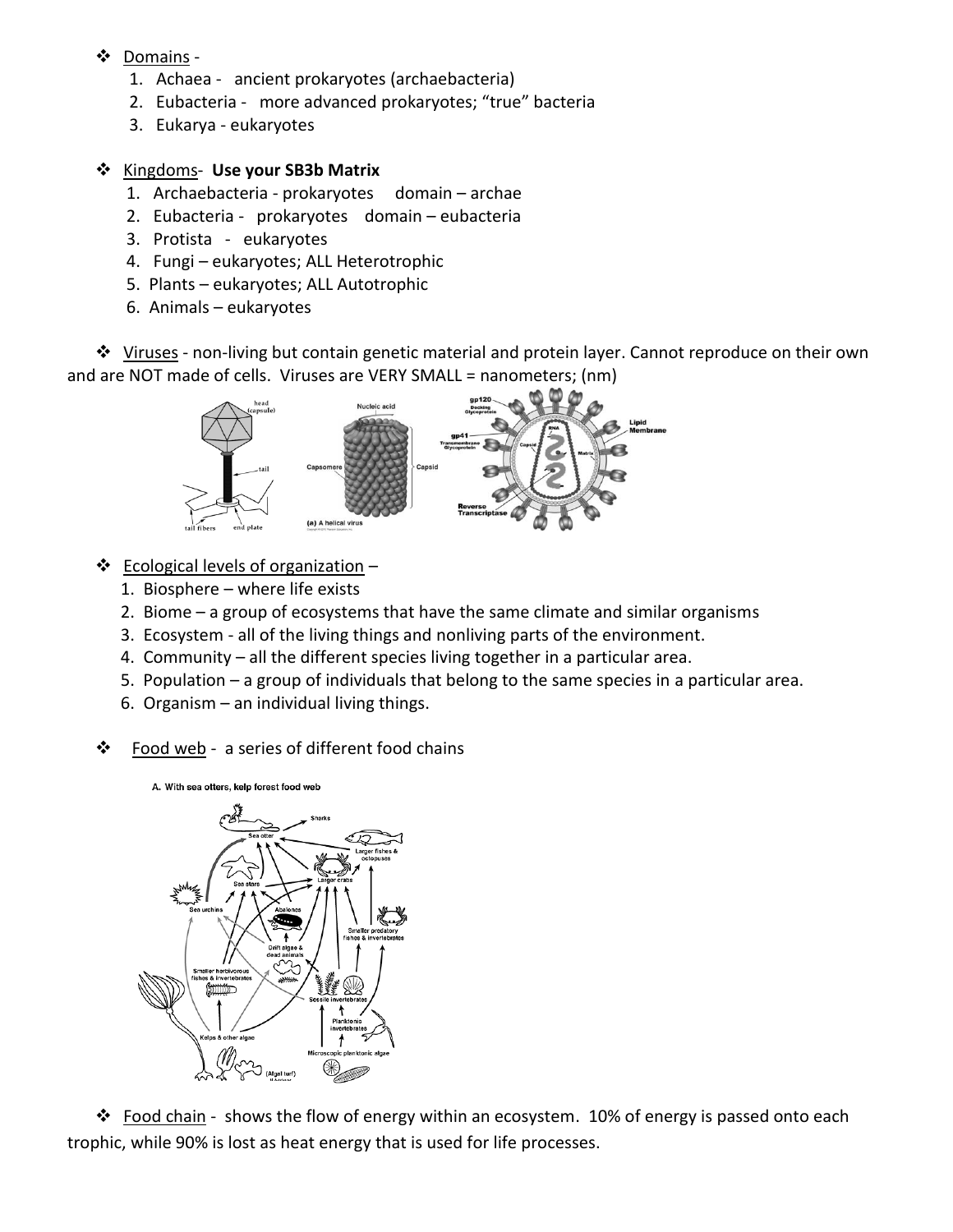## ❖ Trophic Levels -

- 1. Producers (autotrophs) make own food from the sun or chemicals.
- 2. Herbivore (consumer) eats only producers
- 3. Carnivore (consumer) eats only consumers
- 4. Omnivore (consumer) eats both producers and consumers
- 5. Detrivores feed off the remains of dead animals and plants Ex. Earthworm
- 6. Decomposers break down organic matter and release energy from it Ex. Bacteria and fungi
- $\triangleleft$  Ecological pyramids
	- 1. Energy pyramid Rule of 10: Only 10% of energy transferred from one trophic level to another.
	- 2. Biomass pyramid total amount of living material in a trophic level.
	- 3. Pyramids of number The number of organisms in a trophic level.

#### Succession - the gradual and orderly process of change in an ecosystem

- 1. Primary succession No life has previously existed and there is no soil ex. New island formed by volcanic eruption. Pioneer species is usually lichens or mosses.
- 2. Secondary succession existing ecosystem is disturbed and a new ecosystem develops in the same place ex. Forest fire. Pioneer species is usually grasses or weeds.
- ❖ Biomes

| <b>Biome</b>           | Location                                 | Climate                                                                                                                            | Soil                                                                        | Plants                                                                                       | Animals                                                                                                                                                                                      |
|------------------------|------------------------------------------|------------------------------------------------------------------------------------------------------------------------------------|-----------------------------------------------------------------------------|----------------------------------------------------------------------------------------------|----------------------------------------------------------------------------------------------------------------------------------------------------------------------------------------------|
| Desert                 | midlatitudes                             | generally very hot days,<br>cool nights;<br>precipitation less than<br>10 inches a year                                            | poor in animal and<br>plant decay products<br>but often rich in<br>minerals | none to cacti, yuccas,<br>bunch grasses, shrubs,<br>and a few trees                          | rodents, snakes, lizards, tortoises,<br>insects, and some birds. The<br>Sahara in Africa is home to<br>camels, gazelles, antelopes, small<br>foxes, snakes, lizards, and gerbils             |
| Tundra                 | high northern latitudes                  | very cold, harsh, and<br>long winters; short and<br>cool summers; 10-25<br>centimeters (4-10<br>inches) of precipitation<br>a year | nutrient-poor,<br>permafrost layer a few<br>inches down                     | grasses, wildflowers,<br>mosses, small shrubs                                                | musk oxen, migrating caribuou,<br>arctic foxes, weasels, snowshoe<br>hares, owls, hawks, various<br>rodents, occasional polar bears                                                          |
| Grassland              | midlatitudes, interiors<br>of continents | cool in winter, hot in<br>summer; 25-75<br>centimeters of<br>precipitation a year                                                  | rich topsoil                                                                | mostly grasses and<br>small shrubs, some<br>trees near sources of<br>water                   | american grasslands include<br>prairie dogs, foxes, small<br>mammals, snakes, insects, varous<br>birds. African grasslands<br>includeelephants, lions, zebras,<br>giraffes.                  |
| Deciduous<br>Forest    | midlatitudes                             | relatively mild summers<br>and cold winters, 76-<br>127 centimeters (30-50<br>inches) of precipitation<br>a year                   | rich topsoil over clay                                                      | hardwoods such as<br>oaks, beeches,<br>hickories, maples                                     | wolves, deer, bears, and a wide<br>variety of small mammals, birds,<br>amphibians, reptiles, and insects.                                                                                    |
| Taiga                  | mid- to high latitudes                   | very cold winters, cool<br>summers,; about 50<br>centimeters (20 inches)<br>of precipitation a year                                | acidic, mineral-poor,<br>decayed pine and<br>spruce needles on<br>surface   | mostly spruce, fir, and<br>other evergreens                                                  | rodents, snowshoe hares, lynx,<br>sables, ermine, caribout, bears,<br>wolves, birds in summer                                                                                                |
| Tropical<br>Rainforest | near the equator                         | hot all year round, 200-<br>400 centuimeters (80-<br>100 inches) of rain a<br>year                                                 | nutrient-poor                                                               | greatest diversity of<br>any biome; vines,<br>orchids, ferns, and a<br>wide variety of trees | more species of insects, reptiles,<br>and amphibians than anyplace<br>else; monkeys, other small and<br>large mammals, including in some<br>places elephants, all sorts of<br>colorful birds |

#### **Biome Summary Chart**

## Cycles of Nature